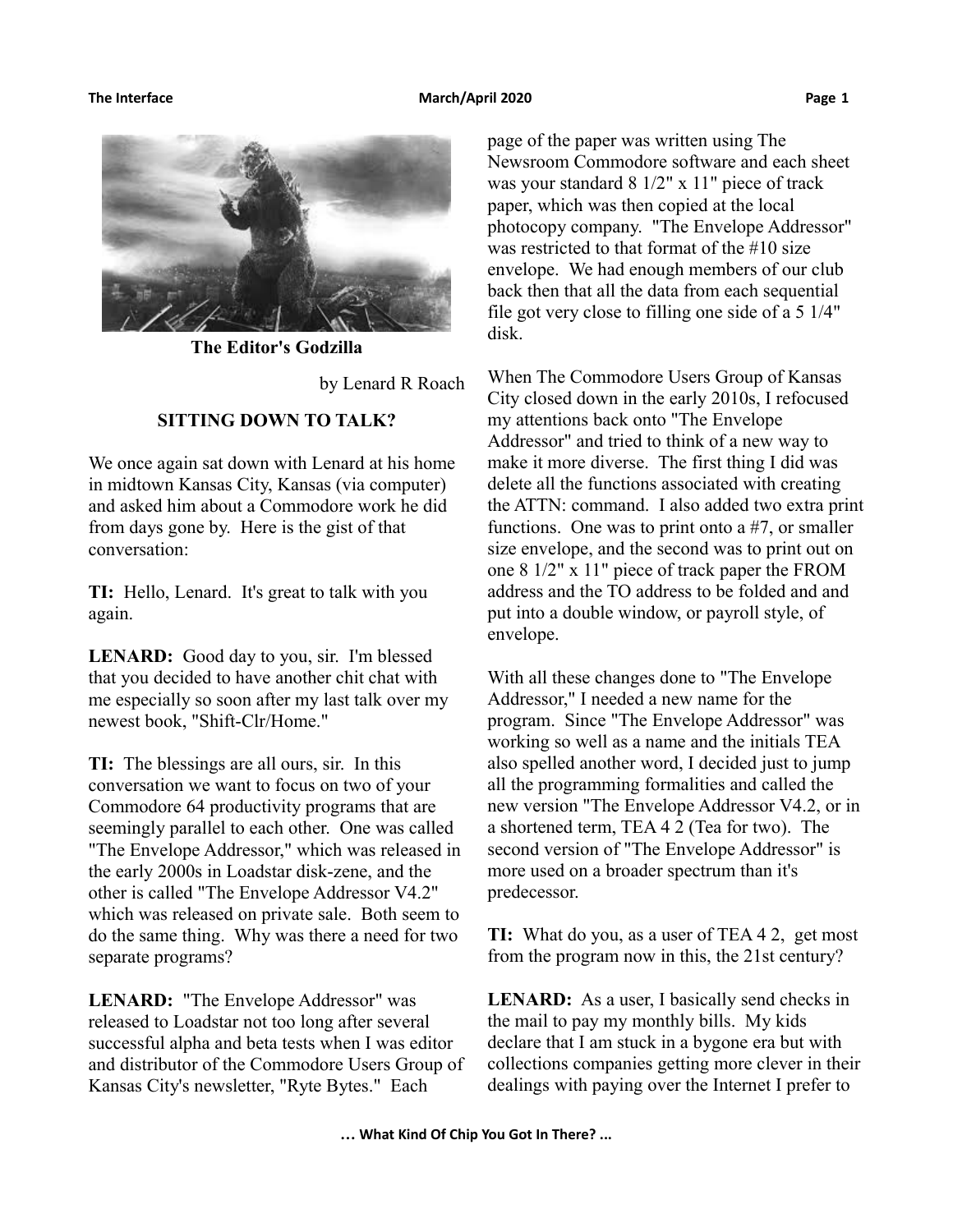stay in control of my finances and not let them have electronic access to my account.

**TI:** We take it that you use online bill pay very infrequently. Most people enjoy the convenience of avoiding the work of check and envelope preparing by just using the Internet. Do you enjoy spending hours on end stuffing envelopes and using such a method to still pay bills and do your business?

**LENARD:** Don't get me wrong. There are some bills, like my house payment, that must be done online. Most bill collectors are hard to comprehend because they want only to get the entire amount and get it now and they appear to and cheat to get that money. If any of them get ahold of your personal banking information then you have lost control. This is a game of who gets what of your money when. Usually a collector gives me a list of options to pay and half of that list involves them getting my personal banking information. When I tell them that I will pay so much a week by check, they baulk at my antiquated ways but will usually submit to my way since they know I will pay them what they need and will get their ledger cleared of my account. Then, with the program "Check It Out" and a well functioning Commodore 9-pin printer, I make everything out so that it cannot be forged due to the print on the check, stuff the preaddressed envelope (printed on the same Commodore printer), stamp them, and mail them.

**TI:** You've had some bad experiences we take it?

**LENARD:** A few. Most of the time I was left with no money to buy food for my family because some criminal at a bill agency drained my account. I sold a prize van I bought to a salvage yard for junk because I needed cash now. I will not put myself or my family through that horror again. Since then I've gone through teachings and training to make me a better manager of finance and am slowly doing better.

**TI:** It seems like you're as passionate about money management as you are about the Commodore but let's get back onto your programs. How do you think "The Envelope Addressor" will work for today's user?

**LENARD:** Okay, now you're going to get a lecture so sit back and relax. Using envelopes, checks, and programs like "The Envelope Addressor" and "Check It Out," I feel, puts a person back in control. So many people do not wish to be hassled with a bill or invoice so they pay on the Internet or, even worse, sign up for automatic bill pay. You can call me paranoid if you want, but all it takes is one cyber criminal to hack your personal information on a website where your bank card or bank data is stored and BAM! You're broke. Most people are not afraid because they feel their data is safe. Basil Rathbone as Sherlock Holmes once said in a movie that electricity was "the high priest of false security." I believe the Internet, which started out as a force for free speech and good, has become a place where both good and bad users can either help or hinder a person from dealing with a situation. Like I said earlier, even I'm trapped sometimes into using the Internet to make a payment but I do my utmost to make sure that I use snail mail and "The Envelope Addressor" along with other programs to make payments and control as well as manage my money. When people get burned by a bill collector or account holder, and in the 2020s it's no longer a question of "if" it's a question of "when," they will wish that they used the mail and "The Envelope Addressor" to have dealt with the unscrupulous organization. Since I've been in control I've had more financial successes than set backs. Please consider my warning and start using snail mail pay and "The Envelope Addressor" to stay on top. Some people feel the security on the website containing their bank information is safe. Fine, but keep a book of checks, a Commodore 64, a 9 pin printer, and a program like "The Envelope Addressor" on hand for a moment where Internet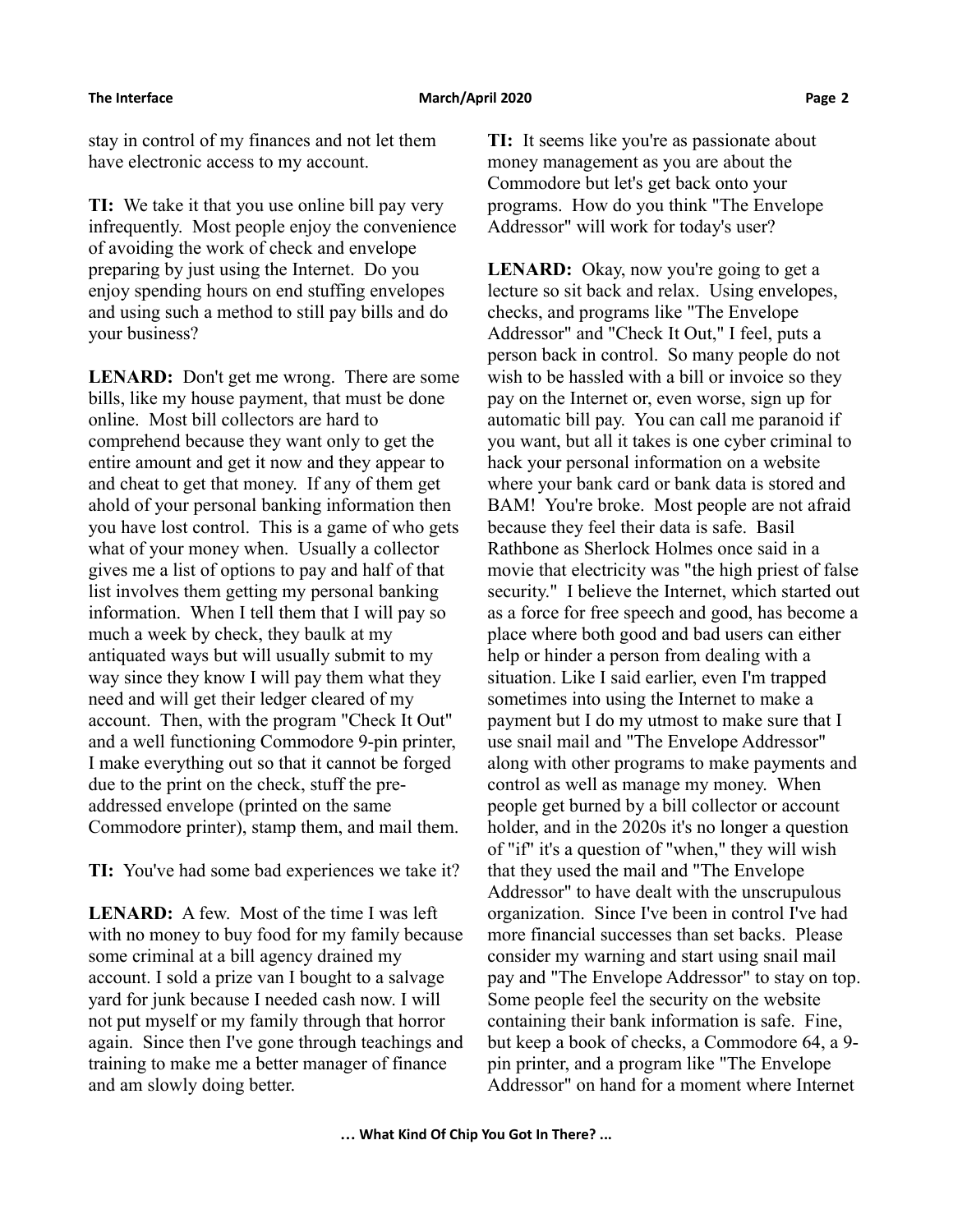pay is not an option. I personally deal with one organization that does not have the option of Internet pay so I must, at least, write them a check each payday and print off an envelope for them. Also, read your statements you get in the mail. Some, like my electric and heating bill prefer snail mail checks over online bill pay even though they have an online option which I have had to use from time time. It could be that we're too redneck here in the Midwest unlike the coastal areas; I'm not sure, but what I do know is that since the inception of "The Envelope Addressor" and TEA 4 2, this task is a lot easier and that's the job of having a computer in the first place is to make things easier for those who use them.

**TI:** That is a lot. Where can a person get a copy of "The Envelope Addressor" or "The Envelope Addressor V4.2?"

**LENARD:** These programs should be free on almost any website dealing in Commodore software or you can ask for a copy from me by contacting me through this magazine. I do ask for a donation of one dollar (\$1.00) plus postage and handling if you order from me.

**TI:** Lenard, thank you for expressing your feelings and sharing with us the need that you see for having these programs in a user's personal Commodore arsenal.

**LENARD:** I did get a little over zealous about this subject but I do appreciate your interest in making all things Commodore and for granting me the platform to speak about what I have been able to do with the machine.



**Monthly Meeting Reports**

by Robert Bernardo & Dick Estel

## **March & April 2020**

Due to the crisis of COVID-19, both the March and April 2020 FCUG meetings were cancelled therefore there will be no reports for these months. We apologize for this inconvenience and we will be reconvening as soon as possible.

## **Trevor's Amiga Blog**

by Trevor Dickinson of A-EON

## **An Unexpected Journey**

Apologies to Peter Jackson for using the film title to the first movie in his Hobbit triology, but with [Robert Bernardo](https://www.latimes.com/archives/la-xpm-2006-jun-27-fi-commodore27-story.html) shortly arriving in New Zealand I thought it was fitting. As many of you will know Robert is the President of FCUG, [\(Fresno](http://www.dickestel.com/fcug.htm)  [Commodore Users Group\)](http://www.dickestel.com/fcug.htm), and every year attends AmiWest in Sacramento to capture videos of the Devcon sessions along with the AmiWest presentations and speeches which he posts online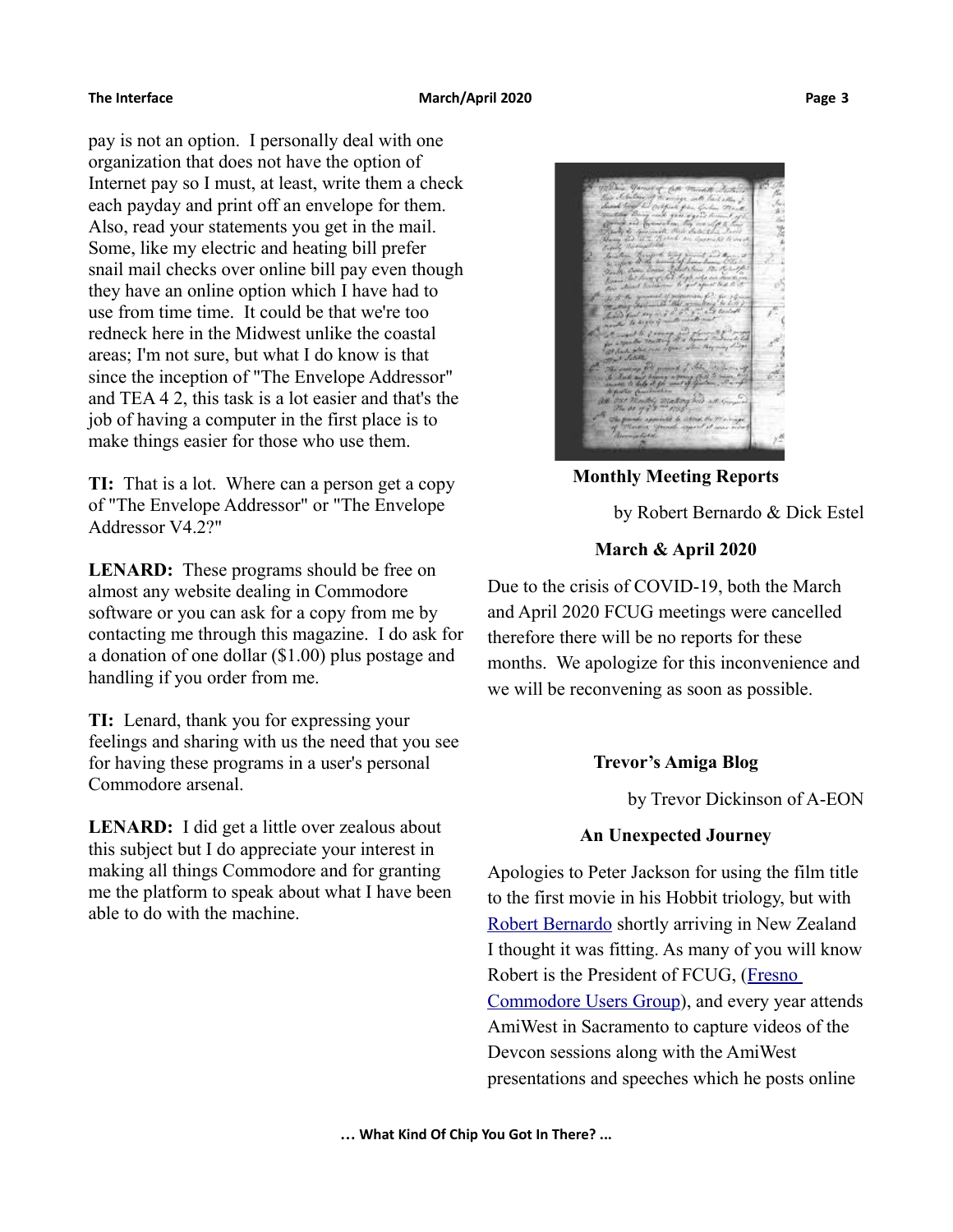during and after the show. Although I used Jackson's film title, Robert's journey was not totally unexpected.



Commodore Pentium Laptops

Robert retired from his teaching job a few years back and made the first of his round the world trips in 2016 to attend as many Amiga and Commodore user events he could find. He visited me in New Zealand, and of course, he wanted to see my Commodore and Amiga computer collection. He was very surprised to discover I had a couple of Commodore-branded Intel Pentium 75 laptops which he and his fellow FCUG members did not know even existed.



Robert with Jane - Adelaide Retro Computing meeting

After his short stay in New Zealand we both traveled to Australia to attend the Adelaide Retro Computing meeting coordinated by Epsilon of Epsilon's Amiga Blog fame. If you want to read Epsilon's excellent report of the event – [http://amigax1000.blogspot.com/2016/09/adelaide](http://amigax1000.blogspot.com/2016/09/adelaide-retro-computing-meeting.html) [-retro-computing-meeting.html](http://amigax1000.blogspot.com/2016/09/adelaide-retro-computing-meeting.html) Robert also produced a video of my presentation at the meeting which should be available online.

Safe travels, Robert; see you soon in Wellington.

(This was written before Robert Bernardo arrived into Wellington, NZ, on February 27, 2020.)



by Bo Zimmerman

### **Here's What You Missed**

The last decade or so has seen a bit of a revival in the Commodore 8-bit branch of the retro-gaming and retro-computing realm. Prices have been rising, new hardware and software has exploded, and the chatter in all kinds of social media has multiplied. For me, it's been fantastic.

However, I've observed a kind of awareness gap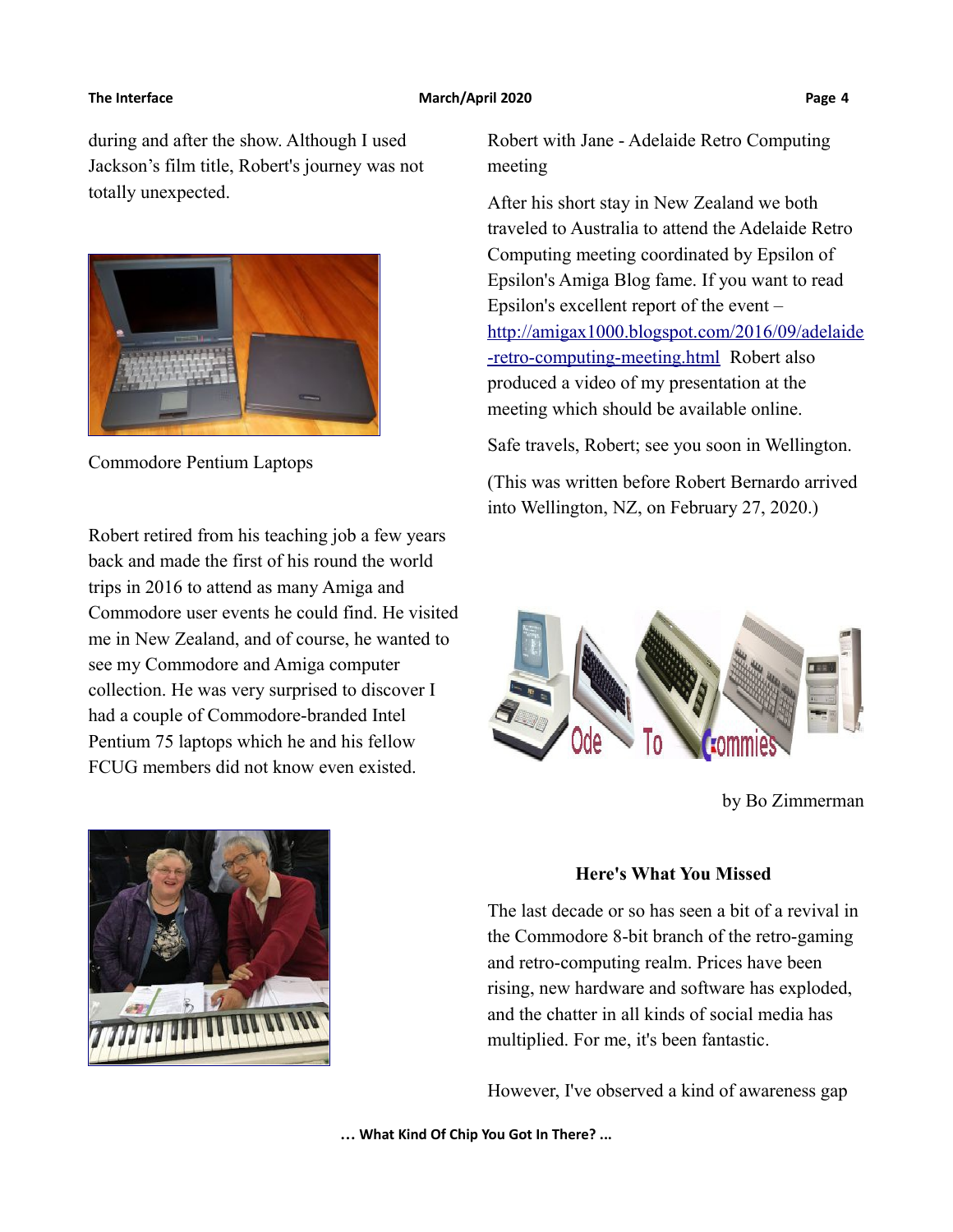### **The Interface The Contract Contract Contract Contract March/April 2020 Page 5 Page 5**

in the prodigal sons who've been returning to the fold. I decided, therefore, to write a little essay to get everyone who was absent from the 8-bit community during the 1990s and 2000s caught up.

For fellow die-hards: if I neglected anything, ...this will understandably be written with a U.S. bias, though I did my best to overcome it.

And with that, let's get started.



For the Commodore 8-bit scene, the 1990s cannot be understood at all without talking about a little company founded by Doug Cotton and Mark Fellows in Massachusetts called [Creative Micro](https://en.wikipedia.org/wiki/Creative_Micro_Designs)  [Designs.](https://en.wikipedia.org/wiki/Creative_Micro_Designs) From 1987 - 2001, CMD made us feel like our machines were more a lifestyle choice than clinging to obsolescence. Their products included the Kernal upgrade JiffyDOS, the SuperCPU 20mhz accelerator, HD-Series hard

drives, FD-Series high density and enhanced density 3.5" floppy drives, the RAMLink, the RAMDrive, Smart-series mice and trackball controllers, gamepads, 1750 RAM expander clones (with 2MB!), the SID Symphony sound expander, and the SwiftLink and Turbo232 high speed serial/UART cartridges.



While CMD towered over the 90s, they weren't entirely alone in their efforts to give Commodore power users new capacity. Tomas Pribyl and Jan Vorlicek developed the [IDE-64](http://www.ide64.org/) in 1994, a cartridge-based IDE controller that bragged better performance and a lower price, at the expense of compatibility, for mass storage.

Another option that emerged in the 90s was  [64NET](http://www.zimmers.net/anonftp/pub/cbm/crossplatform/transfer/CBM-to-PC/index.html) from Paul Gardner-Stephen, which allowed a PC to be used as a storage device for a C64. Around 2000, a similar solution called [64HDD,](https://www.64hdd.com/) was devised by Nick Coplin.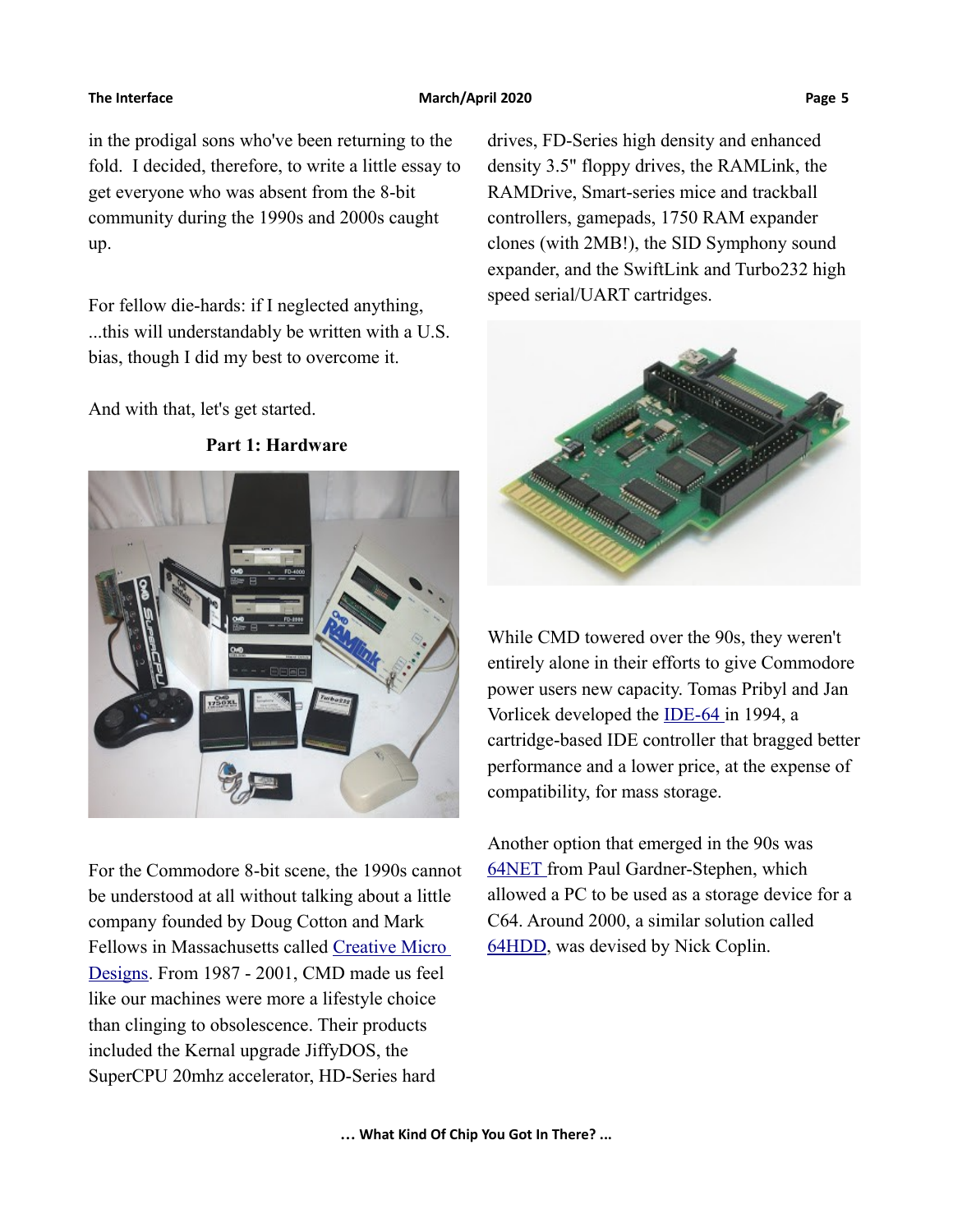

As the internet began to take off in the mid-90s, new products began to emerge to solve the most pressing and important problem of the day – how to get software from the internet onto floppy disks. This led to various cables and solutions for connecting Commodore floppy drives to internetenabled PCs in order to transfer software, primarily using Joe Forster's [Star Commander](https://sta.c64.org/sc.html) software. These cables began with Leopoldo Ghielmetti's [X1541 c](http://sta.c64.org/xcables.html)able in 1992, which eventually expanded to include the XM1541, XE1541, and so forth.



Not to be left out, however, these dark ages also saw the first devices for getting 8-bits onto the internet directly. Initially this was through dial-up modems, often involving the aforementioned SwiftLink cartridge. Eventually, the wiredethernet solution [RR-Net](https://icomp.de/shop-icomp/en/shop/product/rr-net-mk3.html) was introduced by Jens Schoenfeld as an add-on for the Retro-Reply cartridge, although software support has always been somewhat slim for this device. An even stranger solution was the Palm Pilot ethernet cradle, which, when combined with the SwiftLink cartridge, also allowed wired ethernet capability.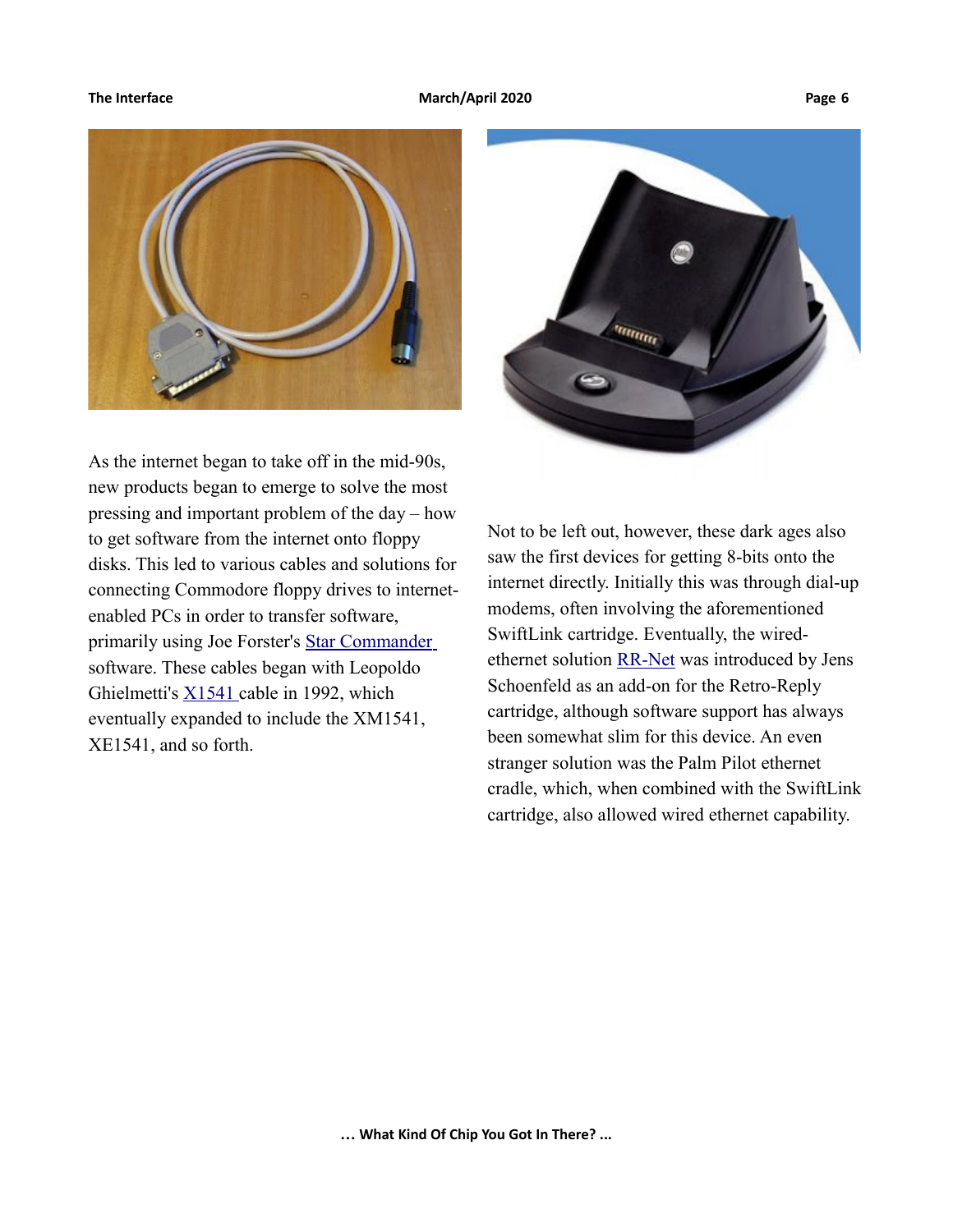

At the beginning of the new millennium, though, the scene's attention was turned to a young selftaught engineer named Jeri Ellsworth, who promised to bring us something previously unimagined – a new hardware reproduction of the Commodore 64. By re-implementing each of the computer's custom chips in FPGA technology, this culminated in the [CommodoreOne \(](https://en.wikipedia.org/wiki/C-One)C-One) computer. Not many years later, this same technology was scaled back in the form of the C64 DTV game. The DTV was famously designed to be hacked in such a way as to include ports for a keyboard and second joystick, and a serial port for disk drives, allowing it to be turned into a useful computer.

**Part II: Software**



Above is a screen shot of the Weekend World demo by Outcast. The interregnum Commodore demo scene saw a decline in the number of releases, though not in their quality. By the year 2000, the scene was producing 10% of what it had in 1990, but all of it building on the technological achievements of their predecessors. Output remained steady through 2009 before finally dying off in the last 10 years. The demo scene, especially in Europe, was the social center of Commodore 8-bit fandom. "The Scene" as it was called, was organizing itself into yearly and biannual "Parties" all over the continent.

Meanwhile, the same period saw intense interest among die-hard 8-bitters in new operating systems and platforms to take advantage of new hardware, new innovations in user interfaces, and, of course to access the internet. Chief amongst these was the graphical user interface GEOS and its Trinity of Successors.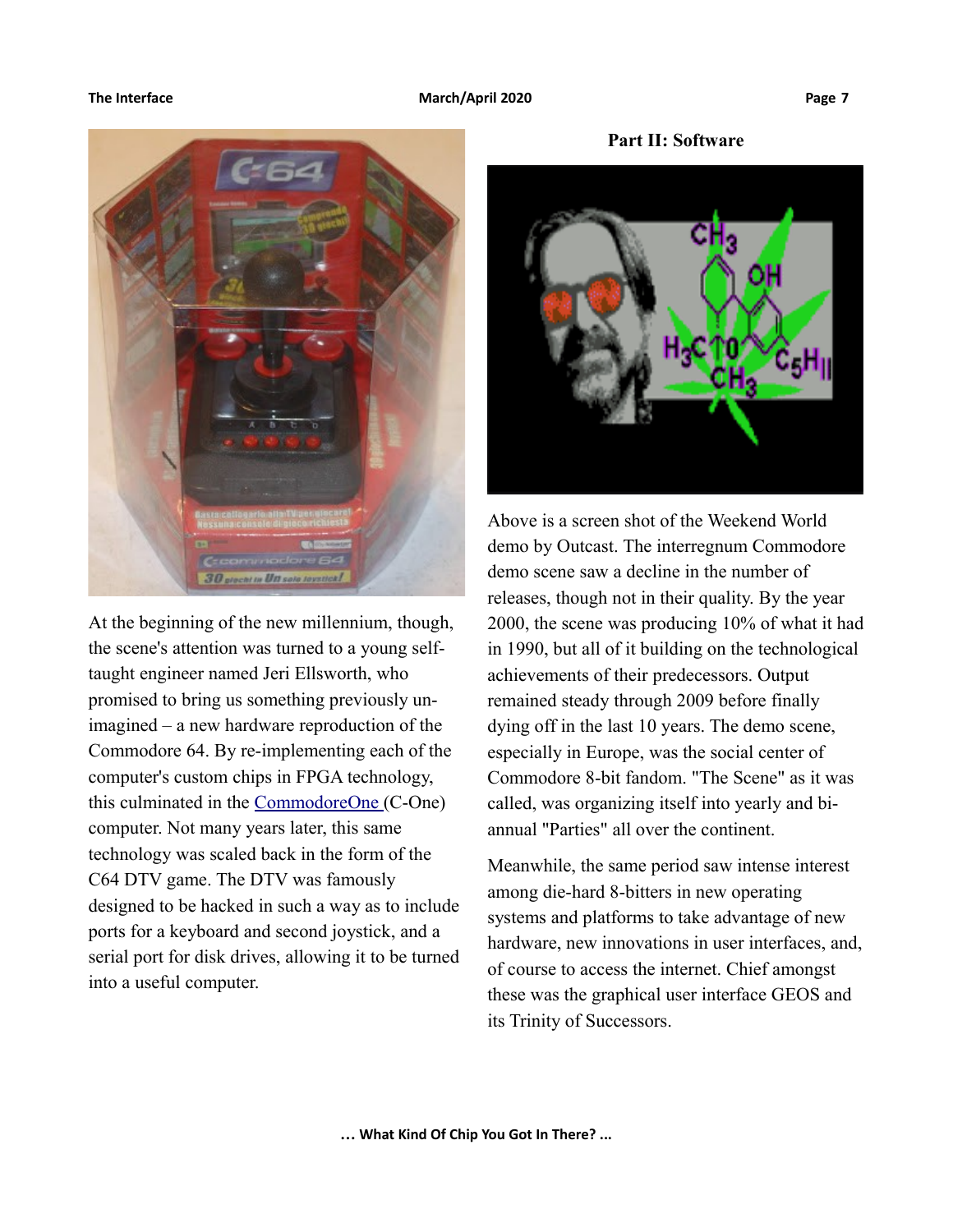

Although Creative Micro Designs often released patches and utilities to help users of Berkeley Softwork's GEOS 2.0 enjoy their new hardware, it became quickly apparent, even to CMD themselves, that a more integrated solution was required. First out of the gate with such a solution was CMD themselves, with gateWay. Written by Jim Collette, gateWay featured integral support for CMD hardware, a task switcher, and a highly customizable (albeit unattractive) deskTop.



The next leg of the trinity to arrive was Maurice Randall's "Wheels" (GEOS 4.0) OS. Wheels sported movable and re-sizable windows, and support for CMD native partitions and sub directories in its beautiful "Dashboard" replacement for deskTop. This was quickly followed by GEOS MegaPatch3 by Markus Kanet in Germany, which included TopDesk 64, and, like gateWay, included integrated task switching.



While the GEOS patches remained a popular platform, UNIX clones for the 8-bits began arriving as well. First up was LUNIX in 1993 by Daniel Dallmann, which featured pre-emptive multitasking, pipes, and support for SLIP, PPP, and featured several network clients. The same year, Craig Bruce released his own ACE r9 for the C64 and C128, along with ZED-128 text editor, capable of handling enormous text files. Greg Reidel's UNIX-128 for the Commodore 128 rounds out our list.

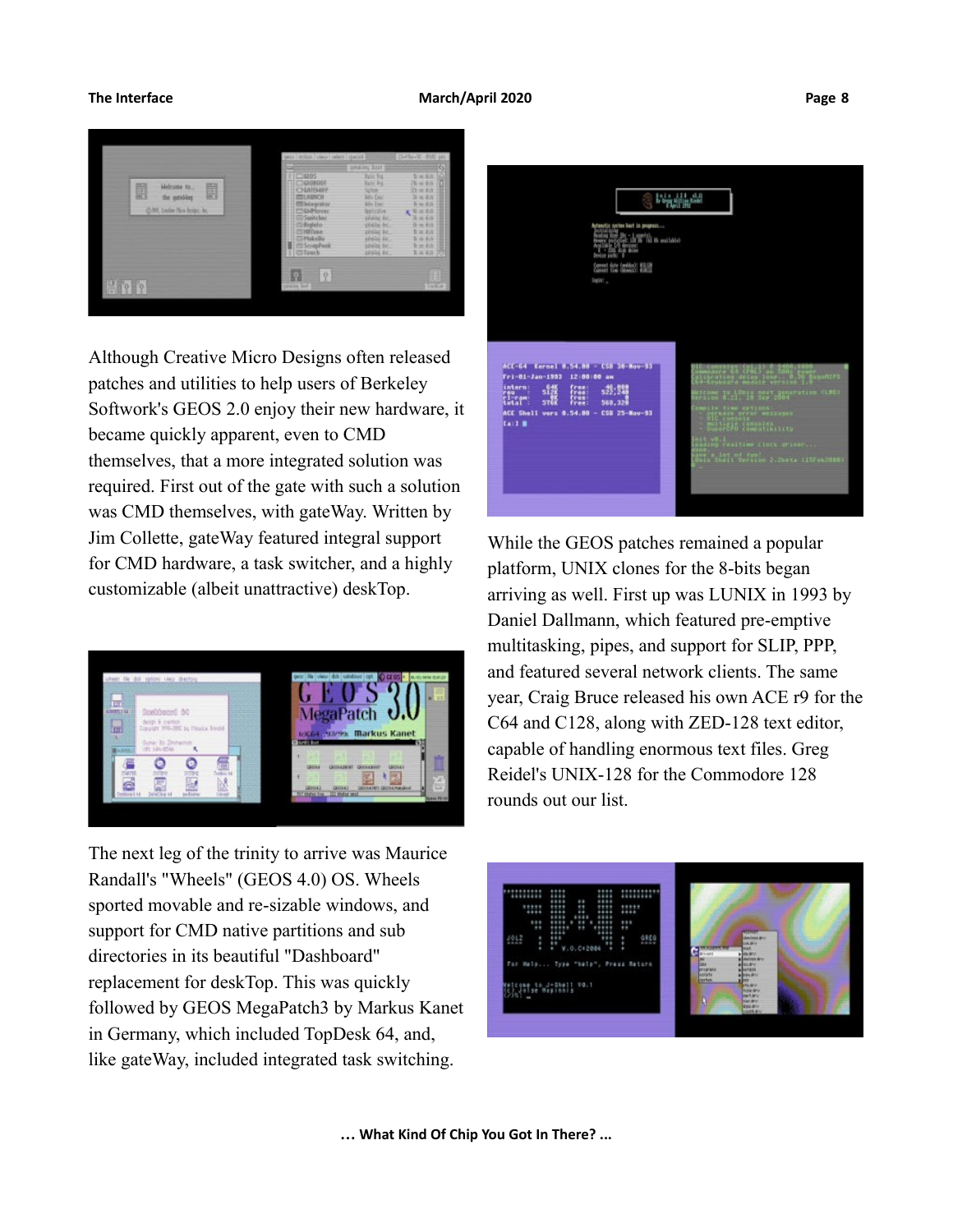As the year 2000 rolled around, Jolse Maginnis brought us an OS for the CMD SuperCPU, called [WiNGs.](http://wingsos.org/) It's object was to give the C64 support for the latest audio and video encodings, as well as extensive support for internet connectivity.



Our final entry in the OS bundle came in 2003, when Adam Dunkels released Contiki OS for all manner of Commodore 8-bits, as well as other platforms. Another GUI OS, Contiki was significant as a vehicle for RR-Net cartridges, by including a native tcp/ip stack as well as several internet servers and clients. Every 8-bitter wanted to run a web server on their C64 that year.

Software which ran on the standard Commodore kernal was also plentiful during this period, and helped us stay tentatively connected with advances in the PC world. This included Pasi Ojala's "gunzip" in 2002 and "puzip" in 2004, Errol Smith's "UnZip64 v2" for handling pkzipped archives in 1998, and David DeSimone's "uuxfer" for decoding programs off of USENET.



New graphic formats popularized in the 90s also got support on our little 8-bits, include JPEG with JPX viewer by Stephen Judd in 1999, GIF files with VGIF viewer by David Jansen in 1990, and geoGIF by Randy Weems for GEOS the same year. Photos became a particular fascination with C64 users with the invention/discovery of dozens of new video modes one could achieve with the VIC-II chip, such as FLI, IFLI, and all the derivatives that emerged between 1990 and 2010.



There were also amazing advances in image creating and editing software for the 8-bits as well. This includes the amazing [GoDot](https://github.com/godot64/GoDot) system for the C64 released in 1996 by Arndt Dettke, as well as IPaint for the Commodore 128 in 1993 by Rick Kane. And of course, there is no way GEOS would be outdone on image editing, which made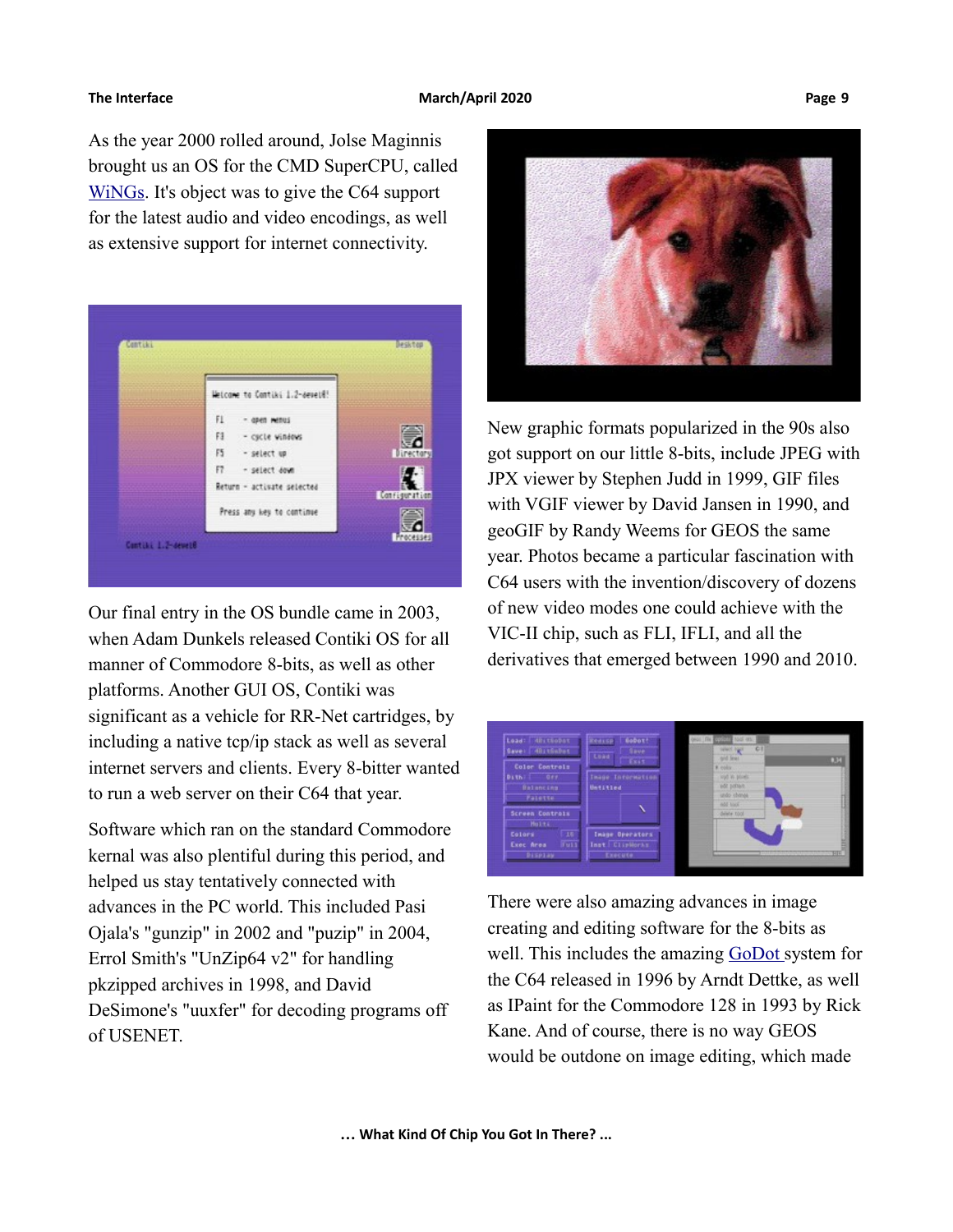the release of geoCanvas by Nate Fiedler in 1993 quite an event.



And lastly, as the BBS scene gave way to the internet, serial terminal programs capable of 80 column display and ANSI grew in importance for 8-bit computer users using dial-up shell accounts. This made the release of Novaterm 9.6 by Nick Rossi in 1997 an extremely welcome development for C64 users. On the Commodore 128, we all swore by DesTerm by Mathew Desmond in 1998.

### **Part III: Magazines**

Magazines and other bundles of periodical content continued to play an important role in the interregnum, especially during the early 1990s when it was still our only way to find out what was going on in the Commodore world.

At first, the glossy magazines, especially those hanging in from the 1980s, continued to keep us in the loop.



In the U.S., these would include RUN Magazine which continued until 1993, and COMPUTE! magazine, which included an internal "Gazette" section for 8-bitters until 1994. In their waning years, the content shifted a bit towards GEOS and the new CMD hardware, but otherwise kept their original focus.

Believe it or not, new glossy magazines also appeared after the old 1980s magazines vanished, although many of them didn't last very long.



Creative Micro Design's own Commodore World, which ran from 1994-1999, picked up where RUN magazine left off and focused almost entirely on GEOS and their other products. Meanwhile, GO64!, a German language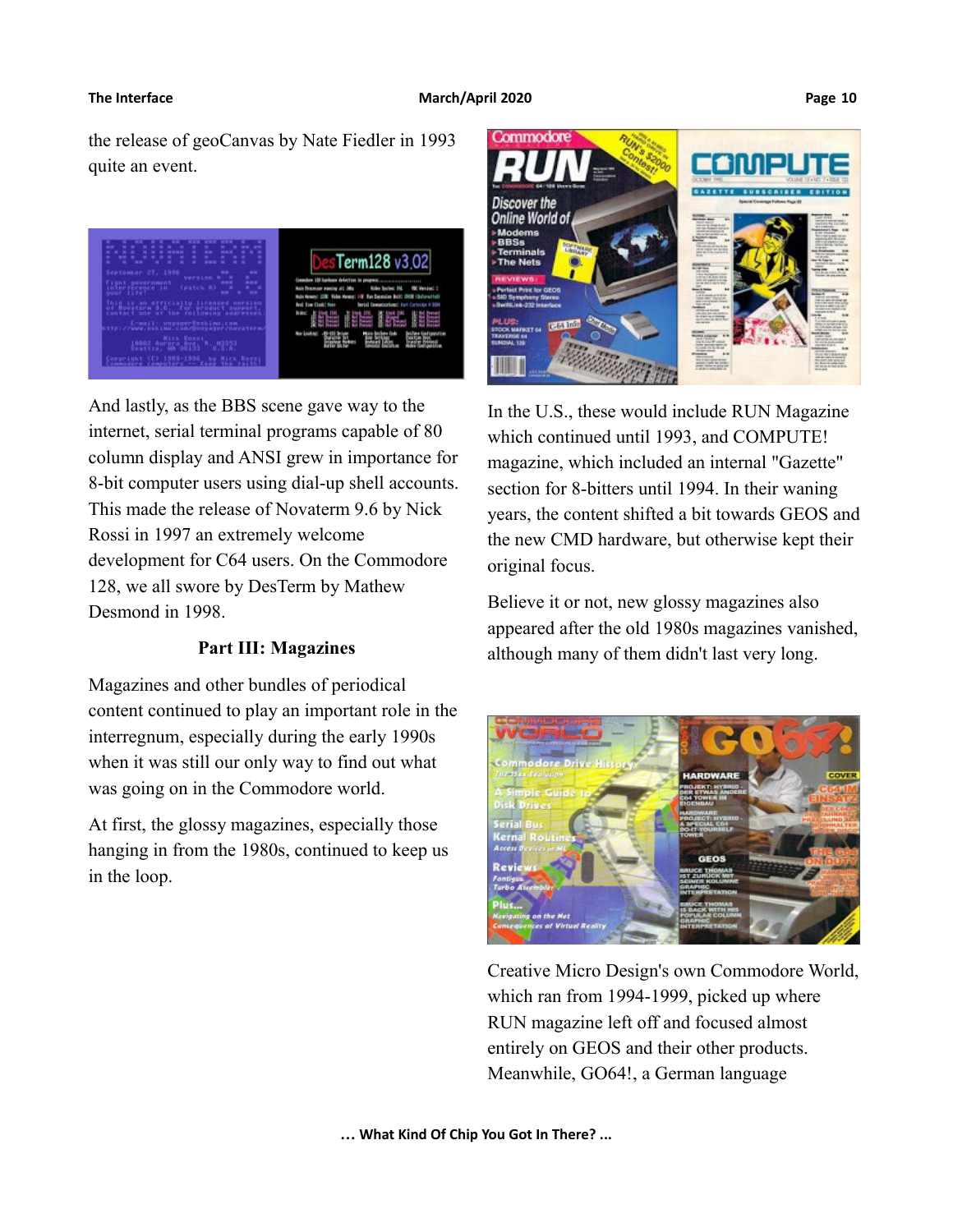# Magazine, was published by CSW Verlag from 1997-2000. GO64! also began publishing an English edition in 1999, and picked up the remainder of Commodore World's subscribers. [The English edition was later stopped.]



Also in Europe, the gaming magazine Commodore Format held strong from 1990 all the way through Commodore's bankruptcy in 1995. It remained intensely focused on cheat codes and strategies and tons of colorful screenshots all the way.

And of course, the magazine Die Hard ran for 20 issues, from 1992 to 1994, and started out as a monochrome newsletter to quickly build into a nice glossy magazine. It was published by LynnCarthy Industries in Idaho.



Magazines based entirely on disk have been around since the 1980s, and chief among those was the mighty **LoadStar** by Fender Tucker of SoftDisk Publishing, and later Dave Moorman. Known for publishing digital articles and original Commodore 64 programs, pictures, and music from independent contributors, LoadStar managed to hang on far longer than most. In 1990, LoadStar 128 joined its older brother as a Commodore 128 only publication, and they ran until 2007. The disk magazine was also accompanied by a paper magazine called the LoadStar Letter, which spawned another paper publication called The Underground by S. Eggleston of California.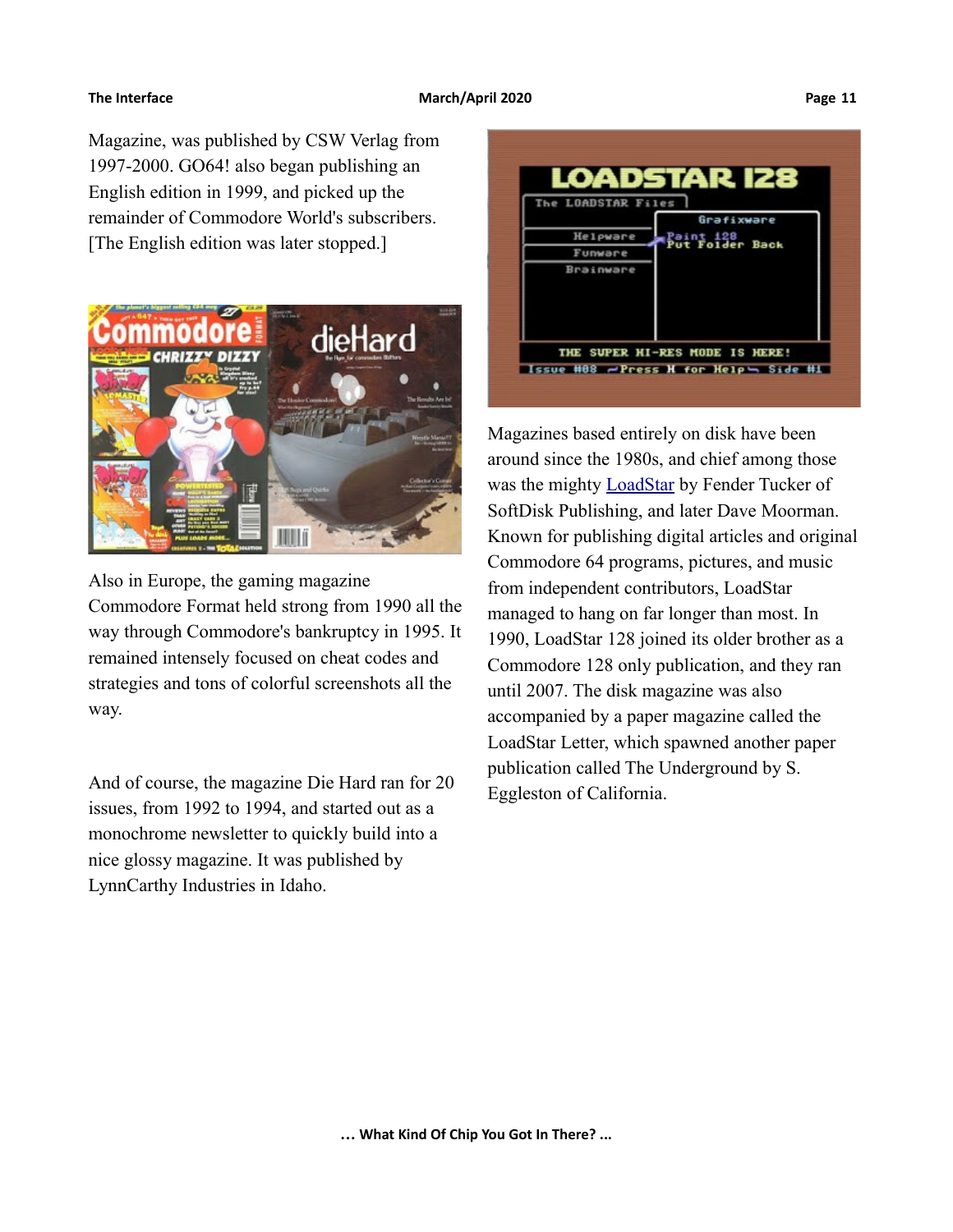### **The Interface March/April 2020 Page 12**



Launched in 2001 by Joerg "Nafcom" Droege,  [Scene World](https://sceneworld.org/) has been publishing their interviews, articles, and software for both NTSC and PAL users ever since.

Another important disk magazines from this period is Commodore Gazette published by Christopher Ryan of Michigan, which ran from 1995 - 2004. It focused primarily on articles and public domain software.

\*\*\*\*\*\*\*\* \*\*\*\*\*\*\*\*\*\*\*\*\*\*\*\*\*\*\* unauna **BRENNE BRRNE** neans onne nuos  $\theta$  $\begin{smallmatrix} \pi\pi\pi\pi\pi\pi \end{smallmatrix}$ neun neun neun aeun neun  $111100$ 5245 32 55  $-77$  $44$ \*\*\*\*\*\* **NNBUN BONNON** Issue #18<br>July 3, 1999 **NOUNSER** \*\*\*\*\*\*\*\*\*\*\*\*\*\*\*\*\*\*\* \*\*\*\*\*\*\*\*

Time flies like the wind; fruit flies like a banana.

"Yet if the only form of tradition, of handing down, consisted in<br>following the ways of the immediate generation before us in a<br>blind or timid adherence to its auccesses, 'tradition' should be<br>positively discouraged. We ha [Tradition] cannot be inherited, and if you want it you must obtain it by great labor. T. S. Eliot, "Tradition and the Individual Talent"

Of course, its impossible to discuss periodicals from this period without discussing the several online newsletters published during this time. First and foremost among these was the mighty  $C=$  Hacking Magazine published by Craig Taylor between 1992 and 2002. It focused on community innovations, programming techniques, and the hidden capabilities of our little 8-bits.

And lastly, although you've probably already heard of it, the online magazine Commodore Free was started back in 2006 by Nigel Parker, and didn't cease publishing new issues until 2017.

### **Part IV: Early Internet**

The early days of the internet for Commodore 8 bit users could be summed up by USENET and FTP. Web sites did exist, but tended to be more like picture galleries and references than social media.

USENET was the early internet's standard Forums protocol, and allowed for networked computers to share plain-ascii text under group categories. It was THE social media of the 1990s for Commodore users.

The popular USENET groups for  $C = 8$ -bitters were called "comp.sys.cbm" and "comp.binaries.cbm".

The former was for announcements, conversation, trolling, and the occasional Speccy vs C64 flame war. It would be pretty familiar to any modern user browsing the old discussions, which you can absolutely do right now through Google groups. Common refrains there include the FAQ postings by Cameron Kaiser, and few old timers will forget the ramblings of WildStar.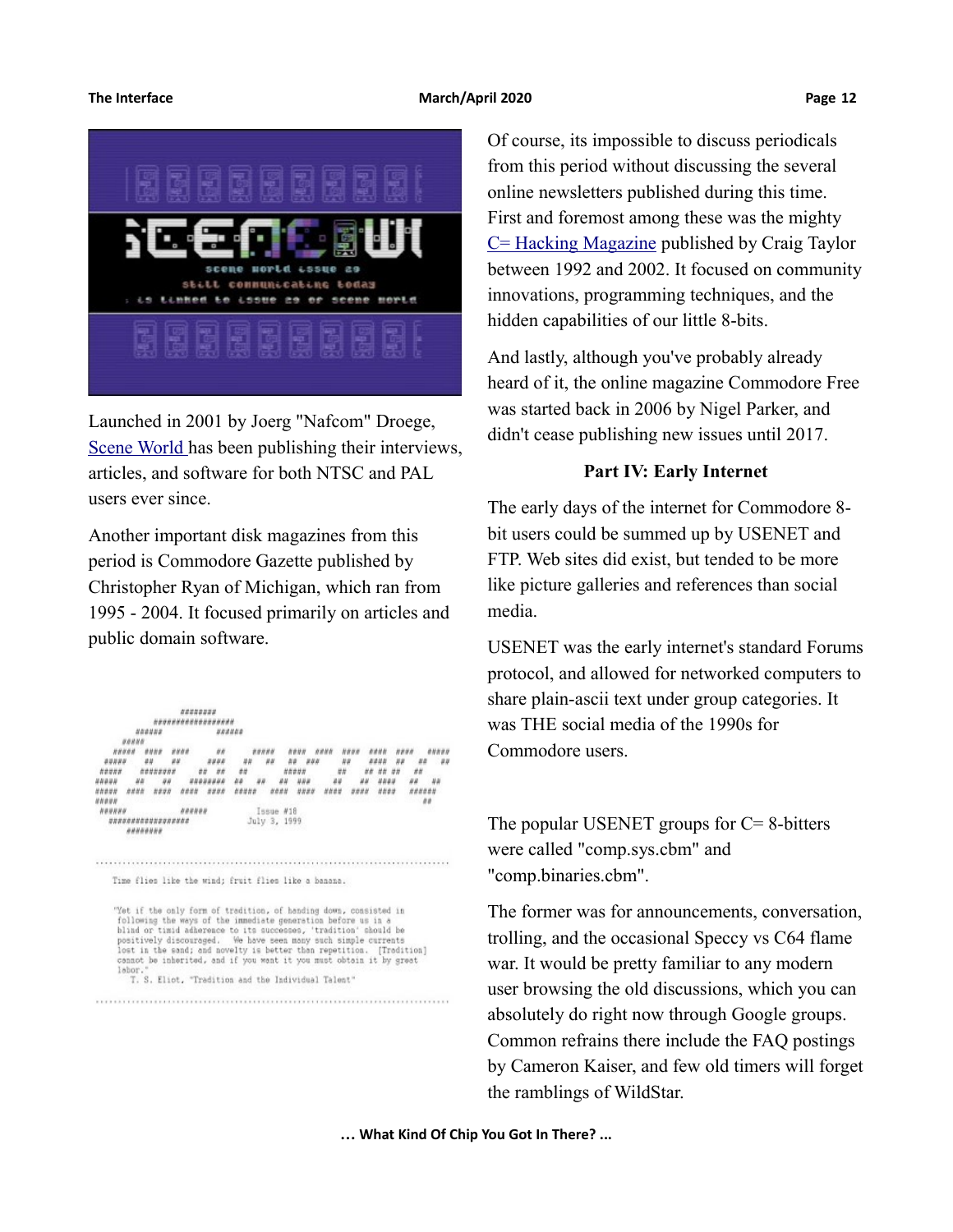"comp.binaries.cbm" is a odd medium for sharing software, but that's what it was. Although on casual inspection it appeared to be another discussion forum, instead you'd find most of the messages were UUencoded ascii of various commodore related binaries, often broken up into several parts spanning several messages. An early unix shell account user would download the parts of the message, combine them, and translate them back from ascii -> binary before moving it over to a floppy for execution.

FTP sites constituted a more straight-forward method for sharing binary files on the internet, and several FTP sites sprang up during the 90s to serve the 8-bit community.

One early important site was the FUNET archives at ftp://ftp.funet.fi/pub/cbm. Maintained by Marko Mäkelä until 2005, funet was invaluable as a source of firmware for computers with dead roms, schematics for troubleshooting, as well as all the latest utilities and project documents to keep any 8-bit user busy. Since 2005, the archive has been at ftp://ftp.zimmers.net/pub/cbm

Videocam.net.au, run by the Australians Rod and Gaelyne Gasson, was another popular general purpose file area that seemed to have a little bit of everything.

When it comes to games, however, nothing beat arnold.c64.org and arnold.niof.no. So popular were these enormous collections of disk images that they were known simply as "The Arnold Archives".



Web sites, while not as important early on, were still seen as artistic monuments on a hill - discussed when they changed, and little more. Many of these monuments remain to this day, while some have faded into memory. The Secret [Weapons of Commodore](https://www.floodgap.com/retrobits/ckb/secret/) has always been one of my personal favorites, as was the Commodore 8- Bit Server, the Commodore Knowledge Base, VIC-20 Digital Archaeology, Snakeman's page, Project 64, [Zimmers.net,](http://commie.zimmers.net/) and the [CBM-II](http://www.6502.org/users/sjgray/computer/cbm2/) Page - but these are just a sample.

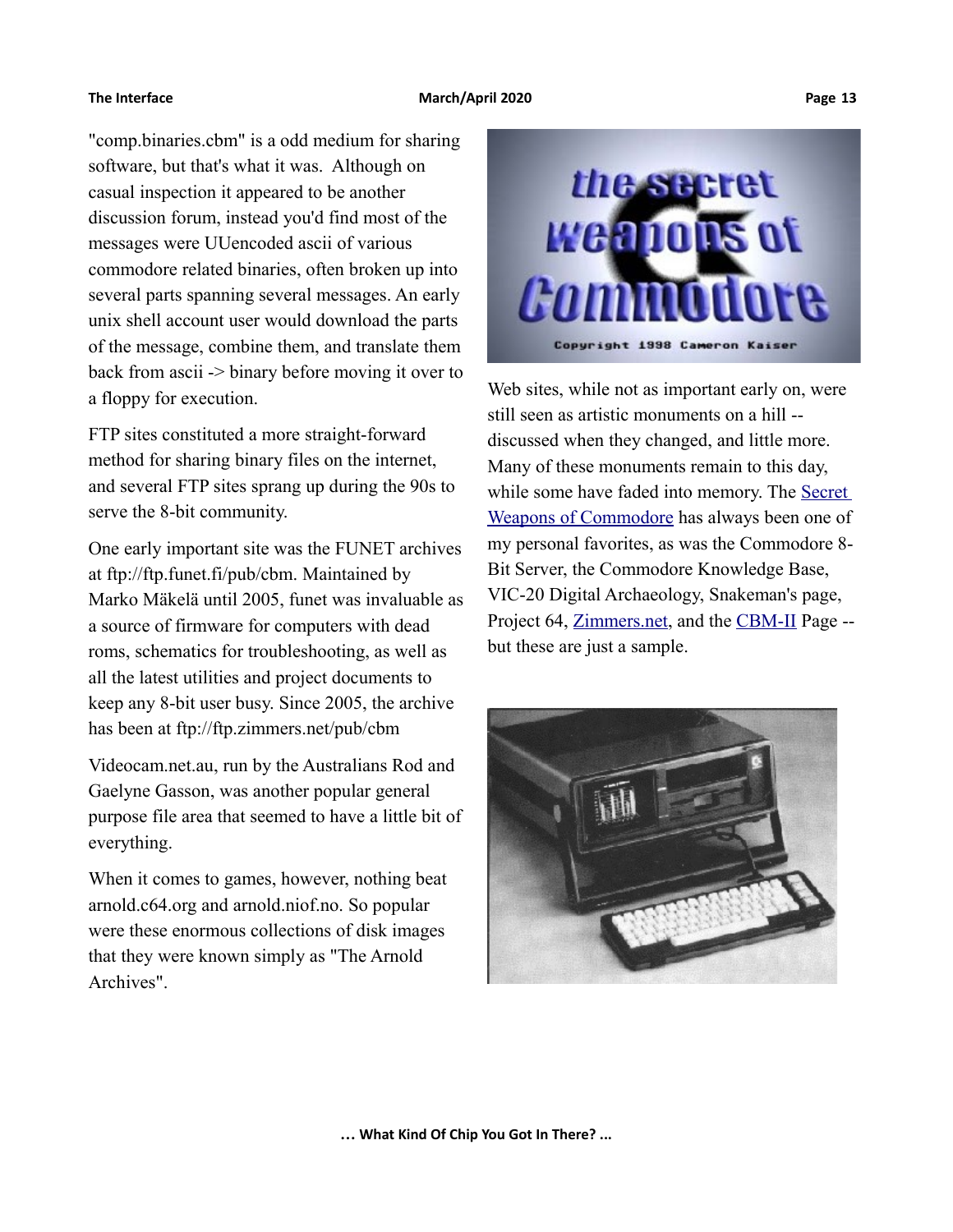### **Part V: Sunset, or Sunrise?**

The last decade has seen impressive leaps of renewed interest in Commodore 8-bit computing. New storage devices, new networking solutions, new display options, new computers, and piles of new games and software that seems to have come out of nowhere. It's almost like the 1980s are completely back again.

But between 1990 and 2010, the 8-bit community marched onward, even as we watched former comrades fall away. I think it's useful to remember that period, both to reflect on the problems we faced, and on all that was built as a foundation for what we would all enjoy today in our little 8-bit hobby.

### **News On Maurice Randall**

by Jim Brain

(For years and years, software and hardware developer Maurice Randall has held onto the rights to produce Creative Micro Designs goods, such as the CMD Hard Drive, the CMD RAMLink, and the CMD FD floppy drive series. He has not sold any of these products since the early 2000's. Jim Brain, himself a hardware developer, has addressed that situation which provides some clarification. Here

is what Jim has said.)

OK, so here's the details, like them or not:

\* Yes, I have (and continue to) tried to buy out [Maurice Randall's] remaining product stock (even just buy the unmade stock, PCs used to create the units, etc.). I inquired on getting some help with some equations in December 2019 (Ray Carlsen asked me to help, since he gets units to

repair, but no PLD files to assist), but I have not been able to convince MR to chat on the topic.

\* MR does not "own" the licensing/IP. He was supposed to pay licensing to Mark Fellows [of CMD], which he did for a while, but then got behind and stopped.

\* He \*DOES\* own the PCs used to write the CPLDs, raw materials, stuff like that.

\* He also owns copies of the schematics and such. Again, he does not own the IP, but he has the copies in his possession.

\* Mark has truly moved on. I'm sure you could find him, but I keep trying to get the files from him as well. The masters are in his parent's attic, and he's just not motivated enough to go dig through them to get me the details. Don't be too harsh on him. Try to remember something you did (or some code you wrote) 30+ years ago and see what you'd think if someone called and asked for copies of the source (or help).

\* Doug Cotton [of CMD] is not associated with this anymore. Last I remember, he works at a library. Don't call him for sure.

\* I think there was a Christianson Sr. and Jr. who were part of CMD (I forget their first names). Again, they'd be no help. When CMD got out of the CBM business, all copyrights and IP [were] re-assigned (or reverted) to Mark.

\* If the situation presented itself, my business has made enough money to fund the purchase, no crowdfunding required. And, given how the last financial transaction ended, I would HIGHLY discourage such a thing. When MR bought the rights to produce, he borrowed from lots of CBM enthusiasts, none of whom ever saw that money again. If \*I\* was involved in buying the rights, my plan would be to self fund, make up enough units of the original designs (or as close as possible) as 'legacy" or "continuation" units, like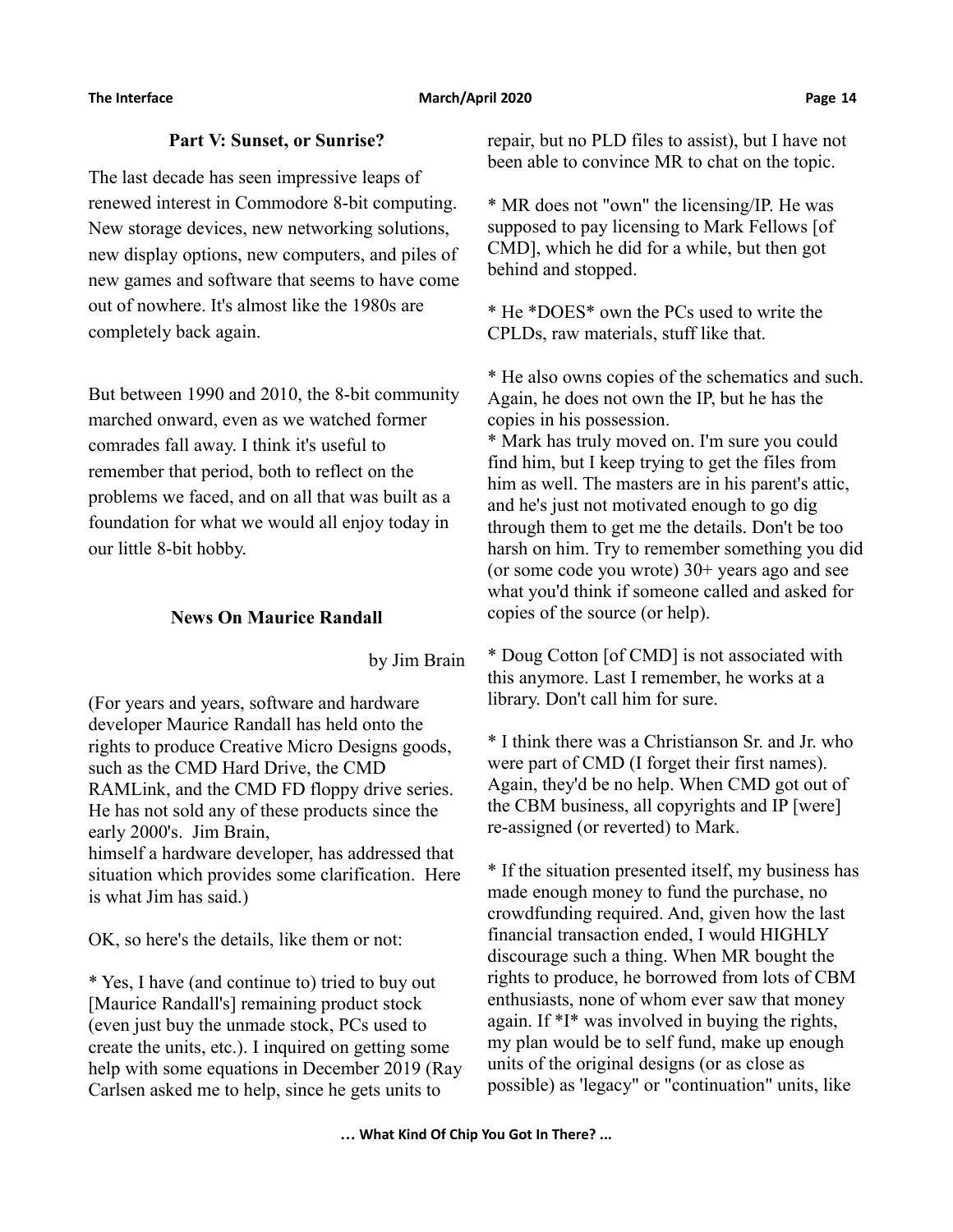they do today for cars, sell those to helpfully pay the tab on the funding (or get close), and then try to upload as much of the material as I can get, so at least it will be available for research (you'd still need to license parts of it, like the DOS and some of the Verilog/ABEL) ifyou wanted to reproduce, but having the designs online would make repairs easier and smart folks can always work around some of the more egregious concerns (the PCB artwork is copyrighted, but the schematic cannot be, and not all ABEL/Verilog/VHDL is novel enough to get copyright protection)

Ever so slowly, I make progress reverse engineering these things (reverse engineering itself is a learned art), and I always welcome help, but I really doubt the original plans will materialize. I \*do\* have tentative permission to reproduce the units from Mark if I can get such a thing to fruition, so the legal issues are not my main stumbling block.

Hope that helps clear things up.

Jim

(P.S. Above, Jim speaks that Maurice Randall "borrowed from lots of CBM enthusiasts, none of whom ever saw that money again." Robert Bernardo is one of those enthusiasts who never saw his money again nor did he receive any products.)



### **>>--> Officers and Keypersons <--<<**

| The Interface Editor  Lenard Roach    |  |
|---------------------------------------|--|
|                                       |  |
| Club equipment  Roger Van Pelt        |  |
| Meeting place reservation  Dick Estel |  |
|                                       |  |

## -**The Small Print-**

The Fresno Commodore User Group is a club whose members share an interest in Commodore 8-bit and Amiga computers. Our mailing address is 185 W. Pilgrim Lane, Clovis, CA 93612. We meet monthly in the meeting room of Panera Bread, 3590 West Shaw, Fresno, CA. The meetings generally include demonstrations, discussion, and individual help.

Dues are \$12 for 12 months. New members receive a "New Member Disk" containing a number of useful Commodore 8-bit utilities. Members receive a subscription to The Interface newsletter, access to the public domain disk library, technical assistance, and reduced prices on selected software/hardware.

Permission to reproduce content of The Interface is granted provided credit is given to the source, and when identified, the author. Club members are encouraged to submit articles, tips, or ideas for articles.

**Disclaimer** – The club, its officers, members, and authors are not responsible for the accuracy of the